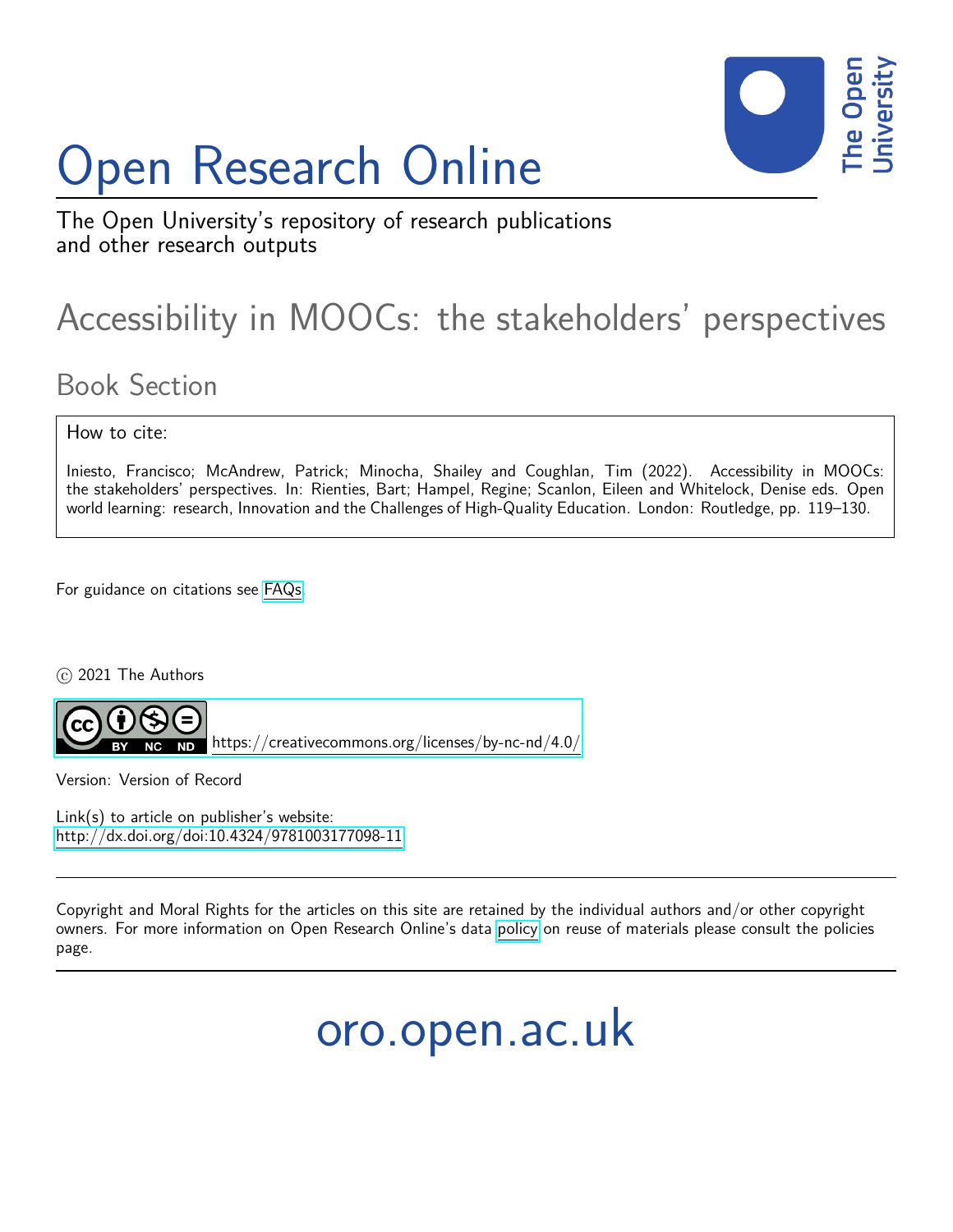## <span id="page-1-0"></span>**[Accessibility in MOOCs](#page--1-0)**

### [The stakeholders' perspectives](#page--1-0)

*Francisco Iniesto, Patrick McAndrew, Shailey Minocha and Tim Coughlan*

#### **9.1 Introduction**

The reported work on how accessibility is embedded in the design of Massive Open Online Courses (MOOCs) seems to be limited ([Sanchez-Gordon & Luján-](#page-12-0)[Mora, 2017\)](#page-12-0). At the same time, the need to incorporate greater access has been highlighted. Two significant events have contributed to the call for attention to the accessibility of online learning including MOOCs. The first event took place in 2015 when edX, a MOOC provider, had to reach an agreement to include accessible content on its platform. edX decided to change its policies and include accessibility in its software development cycle. The following excerpt from the settlement includes arguments that continue to be important [\(US Department of](#page-12-0)  [Justice, 2015](#page-12-0), p. 1):

MOOCs have the potential to increase access to high-quality education for people facing income, distance, and other barriers, but only if they are truly open to everyone. This landmark agreement is far-reaching in ensuring that individuals with disabilities will have an equal opportunity to independently and conveniently access quality higher education online.

The second event in 2016 led to a different approach being taken by the University of California at Berkeley when facing a similar situation ([Jaschik, 2016](#page-11-0)). The University of California decided to remove more than 20,000 audio and video files from its online open-access platforms, requiring learners to sign in with University of California credentials to view or listen to them instead of investing in making the content accessible. In both events, legislation was a driver for accessibility. Technologies used in MOOC platforms are not necessarily accessible [\(Sanchez-Gordon & Luján-Mora, 2017\)](#page-12-0), which may then block access to learning for a significant number of learners. Furthermore, the use of videos within MOOCs, peer-to-peer assignments that involve learners evaluating each other's contributions, quizzes, and tests, or, in general, activities that increase the need for collaboration in online learning all can create additional challenges for accessibility [\(Rodrigo, Iniesto, & García-Serrano., 2020](#page-12-0)), see also [Chapters 5](#page--1-0) and [6](#page--1-0) [\(Chua, 2022](#page-10-0); [Conde Gafaro, 2022\)](#page-10-0).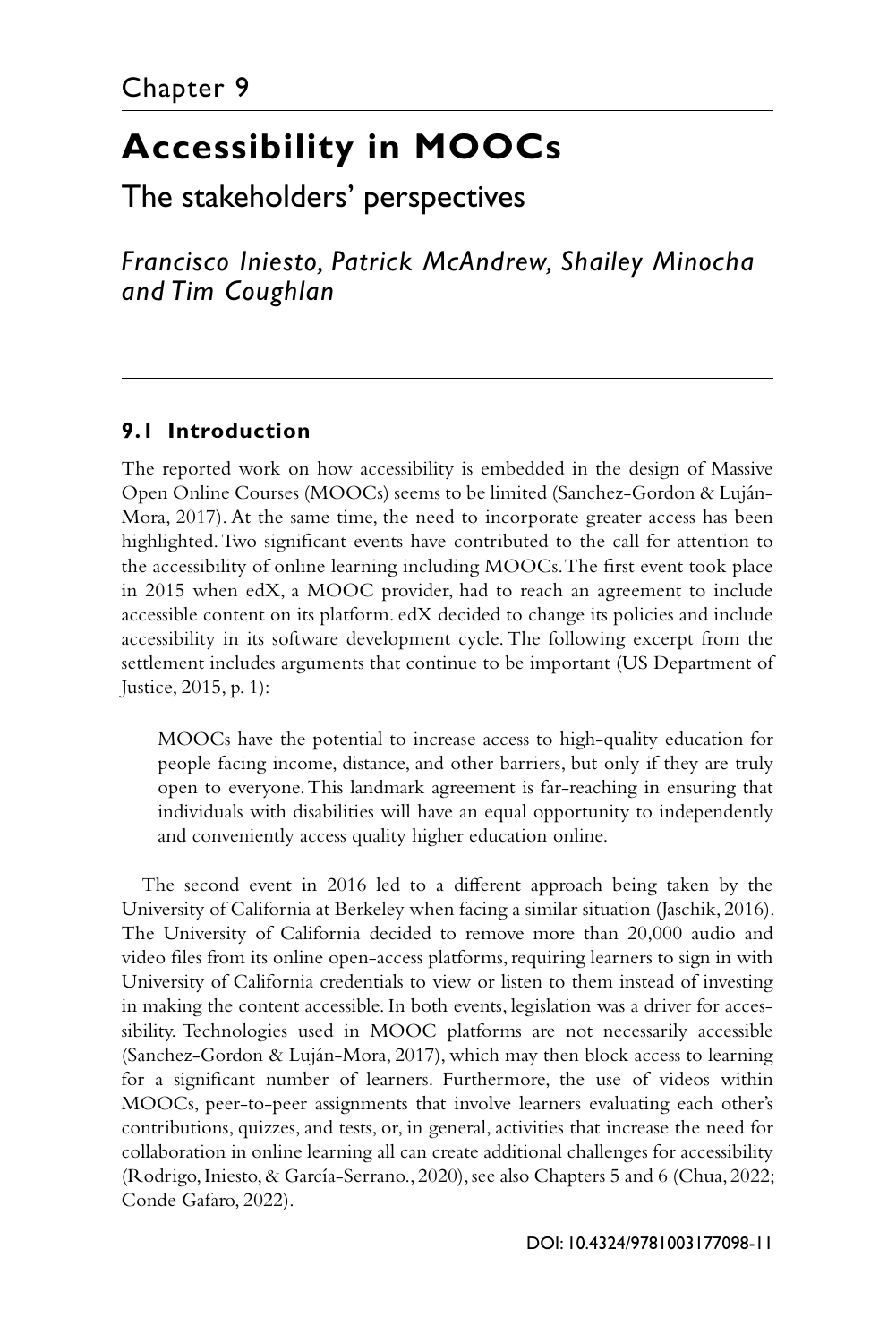<span id="page-2-0"></span>MOOCs can be beneficial when compared to other online learning opportunities because of their characteristics of openness within a structured learning framework and low cost of learning ([Iniesto, 2020](#page-11-0)). The scope of individual planning regarding learners' self-organisation of time, the use of their preferred devices/ equipment, opportunities for social learning, and the chance to gain new knowledge are some additional advantages ([Conde Gafaro, 2022](#page-10-0)). The importance of accessibility to online educational resources is widely acknowledged ([Acosta &](#page-9-0) [Luján-Mora, 2016\)](#page-9-0), but there is limited discussion about the accessible design of online learning courses including MOOCs. Providing accessible MOOCs could offer the flexibility of learning and benefits to all learners. Indeed, the Porto Declaration on MOOCs [\(EADTU, 2014,](#page-10-0) p. 2) highlights the aspect of providing opportunities to all:

MOOCs must not be seen as the outcome or exemplar of online education. Rather they need to be understood in a wider context as there is a long history of research on open and online education and a variety of approaches and tools to provide quality learning opportunities to all.

A published report on inclusive teaching and learning in higher education [\(Department of Education, 2017\)](#page-10-0) encourages higher education providers to care and offer support, and to develop an optimal environment for learners with accessibility needs. The lifelong learning paradigm integrates education, work, and personal life in a continuous process and allows learners to be able to access knowledge and develop it both personally and through work [\(Butcher & Rose-Adams, 2015\)](#page-10-0). In this respect, if accessible, MOOCs have the characteristics to provide an appropriate mode of study for learners with accessibility needs. Chapter 9 summarises the doctoral research programme which has yielded an understanding of how MOOC providers cater for learners with accessibility needs, the motivations of those learners when taking part in MOOCs, and how MOOCs should be designed to be accessible [\(Iniesto, 2020](#page-11-0)).

#### **9.2 MOOC Stakeholders and accessibility**

When reviewing the literature, there is a lack of research about the efforts that MOOC providers are making towards MOOCs accessibility, the number of learners with accessibility needs and their interest in MOOCs, and the current state of MOOC accessibility [\(Iniesto, 2020](#page-11-0)). First, there is limited research on course team (authors') experiences of MOOCs, and how instructors/tutors are trained and interact with MOOC learners [\(Papathoma et al., 2020\)](#page-11-0). In particular, little is known about how MOOC providers develop their platforms or courses by taking into account learners with accessibility needs. For example, [Smith, Dowse, Soldatic,](#page-12-0) [and Kent \(2017\)](#page-12-0) provided an overview of the process of developing a MOOC that included accessibility from the experiences of educators involved, whereby the authors aimed to explore what they named "disability pedagogy" in MOOCs. [Smith et al. \(2017\)](#page-12-0) reflected that much of the work on MOOC development and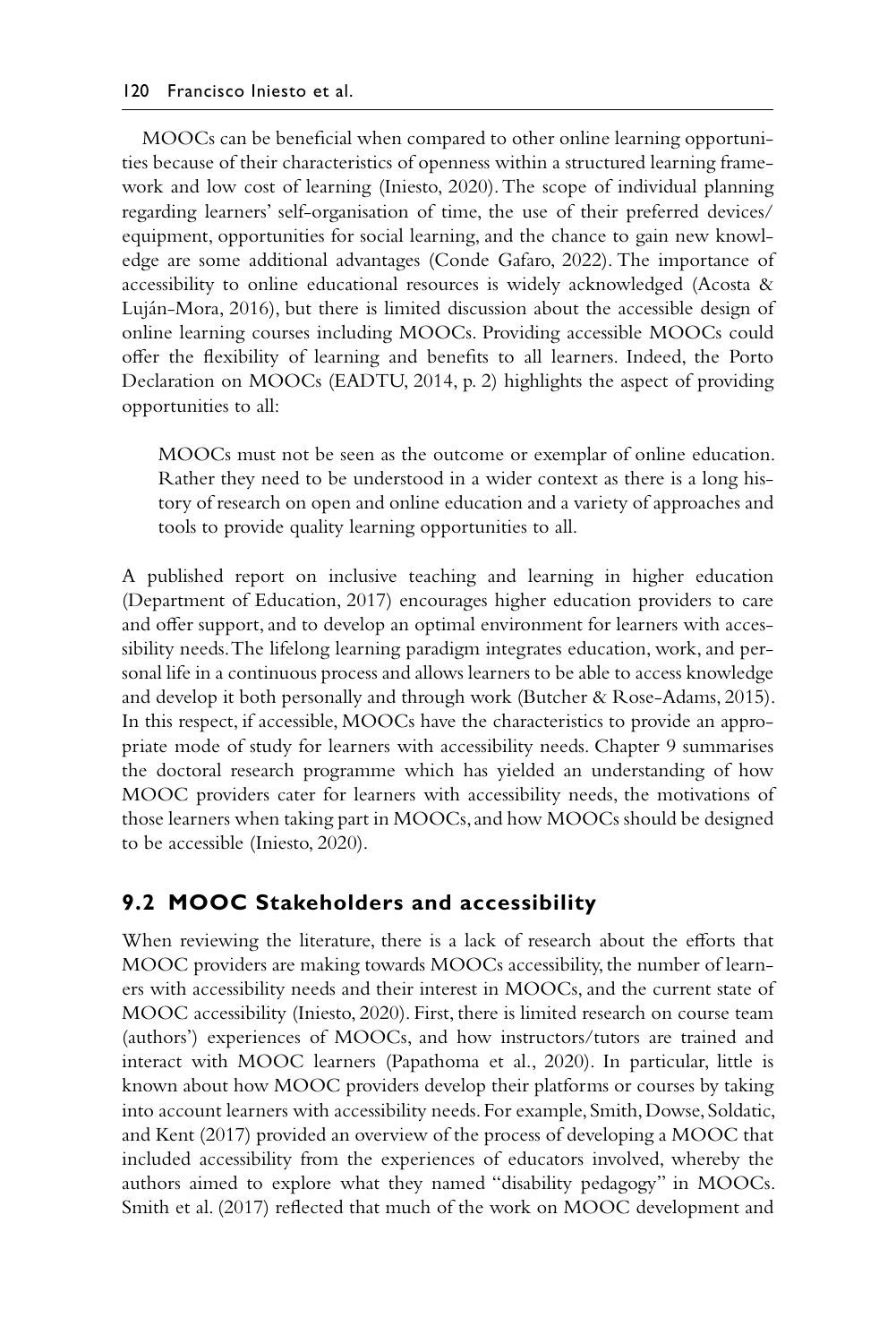<span id="page-3-0"></span>design was very ad hoc, showing how difficult it is to get development teams working together.

Second, in terms of the learners' perspective, it is often difficult to know the actual number of learners taking part in MOOCs ([Guo & Reinecke, 2014](#page-10-0)). However, the definition of success needs to relate to the learner and finishing the MOOC is not necessary the goal for all learners ([Liyanagunawardena, Parslow, &](#page-11-0)  [Williams, 2017\)](#page-11-0). The motivations of online learners are diverse, and specifically for the MOOCs, as also indicated in [Chapter 8](#page--1-0) ([Rizvi et al., 2022](#page-12-0)). Some learners at university level showed particular interest in "having a full-time job" ([Ilgaz &](#page-11-0)  [Gulbahar, 2017](#page-11-0)) while using online environments for social interaction or leisure [\(Serdyukov & Serdyukova, 2015\)](#page-12-0). Particular research on learners with accessibility needs participating in MOOCs has been investigated by [Liu, Kang, and McKelroy](#page-11-0)  [\(2015\)](#page-11-0) who highlighted the importance of usable MOOC designs because difficult navigation and unintuitive interfaces can have a negative effect on the learning experience and perceptions of the course. Similarly, [Park, Jung, and Reeves \(2015\)](#page-12-0) reinforced the idea that MOOCs can be a challenging experience and should be as flexible as possible to meet the needs of diverse learners.

Finally, the trend in many studies related to MOOC accessibility is towards technical reports where accessibility is evaluated using human–computer interaction (HCI) techniques and the Web Content Accessibility Guidelines ([WCAG, 2018\)](#page-12-0), a de facto standard of web accessibility. In these studies, expert evaluation dominates, where one or more accessibility experts applied certain heuristics using automatic tools [\(Akgul, 2018](#page-10-0)). Other authors complement heuristic evaluations with userparticipation in the assessment process, such as users who were partially sighted, or have other visual impairments [\(Królak, Chen, Sanderson, & Kessel, 2017\)](#page-11-0), or the elderly [\(Bong & Chen, 2016\)](#page-10-0). Most published studies report evaluating a single MOOC and corresponding platform and often involve vision impaired learners as participants. For a better understanding of the accessibility barriers in MOOCs, studies should be conducted that cover a combination of different accessibility evaluation methods and a broader sample of end-users with diverse accessibility needs and not just visual impairment.

As [Seale \(2014\)](#page-12-0) argued, there is a need to understand the multiple viewpoints of stakeholders in accessibility practice. Research with MOOC providers is needed to capture their practices and constraints of integrating accessibility. Furthermore, the motivations and barriers of the learners who have accessibility requirements need to be investigated. For example, [Rodrigo and Iniesto \(2015\)](#page-12-0) argued the need to provide a holistic vision for creating accessible MOOCs. Therefore, several HCI accessibility evaluation methods are needed to evaluate MOOCs, to provide indicators of the accessibility barriers and to develop processes to be addressed. Therefore, the following research questions are addressed in Chapter 9:

- 1 How do MOOC providers cater for learners with accessibility needs?
- 2 What are the motivations of learners with accessibility needs when taking part in MOOCs?
- 3 How can MOOCs be made accessible for learners with accessibility needs?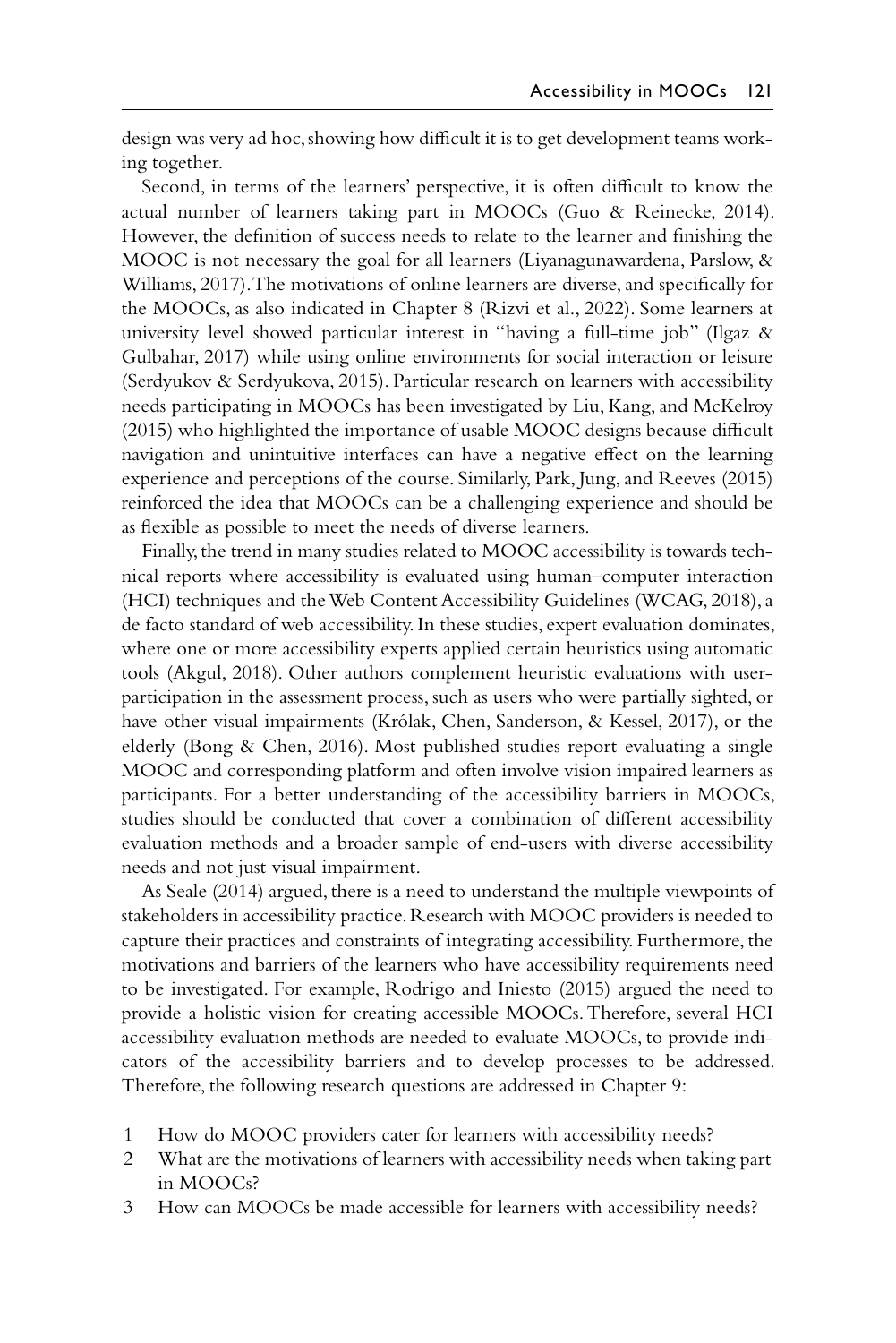#### <span id="page-4-0"></span>**9.3 Researching accessibility in MOOCs**

The research has taken a study-based approach; each study having its own research design, and methods of data collection and data analysis. The results from the studies are then related to each other and consolidated to address the research aims of the programme, and to draw out implications and directions for further work. The identification of appropriate methods for the research design was shaped by the ethical considerations of research that involved vulnerable groups involved with online learning ([Farrow, 2016](#page-10-0)).

A pragmatic methodology was selected for this research which included qualitative, quantitative and HCI methods. That pragmatic approach suggested is demonstrated in the literature on MOOC research. [Liyanagunawardena, Adams, and](#page-11-0) [Williams \(2013\)](#page-11-0) pointed out that in the initial stage of MOOCs, the period from 2008 to 2012, the majority of research used multiple methods for data collection: primarily online surveys; and via interviews, focus groups and collecting platform analytics. [Gasevic, Kovanovic, Joksimovic and Siemens \(2014\)](#page-10-0) proposed the use of mixed methods for research in MOOCs, by recognising the complexity of massiveness and openness of MOOCs. In a review that focused on 2013–2015 literature, [Veletsianos and Shepherdson \(2016\)](#page-12-0) indicated that researchers favoured quantitative approaches with survey data and secondary data collected via auto-mated methods, and qualitative methods informed few studies. [Joksimovic et al.](#page-11-0) [\(2018\)](#page-11-0) in their systematic literature review pointed out the lack of generalisability of current results in MOOC research. As the literature review shows and [Evans,](#page-10-0) [Baker, and Dee \(2016\)](#page-10-0) suggest, research on MOOCs needs to focus on research approaches across different domains and multiple methods.

In this research design, research methods that require collecting perspectives from stakeholders were included: qualitative studies with MOOC providers and learners with accessibility needs facilitated understanding of their views (RQ1 and RQ2) and the way accessibility of MOOCs can be improved (RQ3). Quantitative studies were used to understand the demographics and motivations of learners (RQ2) and to draw out initial ideas on barriers (RQ3). A systematic tool called the MOOC accessibility audit based on the heuristic evaluation method of expert usability evaluation in the HCI literature was developed in this project. The audit tool involved expert-based evaluation (conducted by usability/accessibility experts) to detect accessibility barriers (RQ3). The mapping between research questions and methods in the three studies are shown in [Figure 9.1.](#page-5-0)

In Study A, semi-structured interviews involved 26 MOOC providers and researchers, such as accessibility managers, course editors, inclusion designers, instructional designers, learning media developers and software developers [\(Iniesto,](#page-11-0) [McAndrew, Minocha, and Coughlan, 2016](#page-11-0)). The aim was to explore the perspectives of platform and course providers on the importance of accessibility of the MOOC environment. The data from this study was useful to understand on how to approach the next components of the research programme. Interviewing individuals involved in MOOC development (MOOC providers) helped to understand how they catered for learners with accessibility needs (RQ1), and the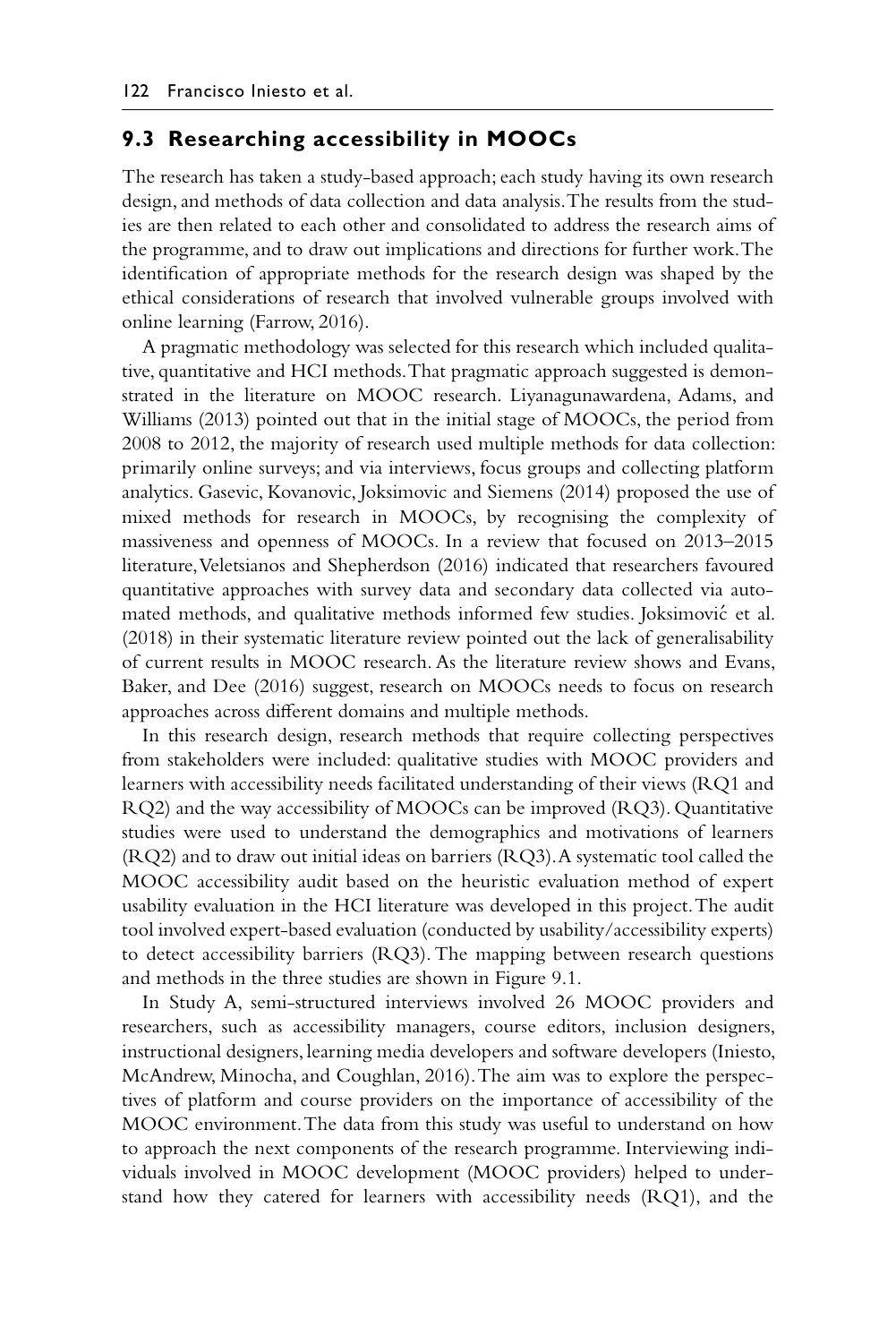<span id="page-5-0"></span>

*Figure 9.1* Research questions, studies and methods.

approaches they used to design accessible MOOCs (RQ3). Thematic analysis [\(Lapadat, 2009](#page-11-0)) was chosen for (qualitative) analysis of the data from these exploratory interviews.

Study B employed pre- and post-online survey data from past 14 Open University's MOOCs in FutureLearn (with 29,000 and 5,000 respondents) [\(Iniesto,](#page-11-0)  [McAndrew, Minocha, and Coughlan, 2017\)](#page-11-0). The survey data was provided to the research team by FutureLearn who run pre- (at the start of the MOOC) and postsurveys (on completion of the MOOC) with their learners. The analysis of survey data provided preliminary insights related to research questions, RQ2 and RQ3, and was a source of secondary data as a precursor to interviews in Study B. Study B involved interviews with 15 learners with accessibility needs who had participated in MOOCs and filled up the course-surveys. The data from the semistructured interviews helped to understand their motivations (for RQ2), the accessibility barriers they found, whether/how they worked around the barriers, and their suggestions for desired solutions (RQ3). It was essential to understand the individual situations learners had when working with MOOCs and to consider their varied contexts. Like in study A, thematic analysis was used for the analysis of the interviews, and survey data provided triangulation.

Study C was developed to understand how to improve the accessibility in MOOCs (RQ3) from an expert evaluation perspective ([Iniesto, McAndrew,](#page-11-0)  [Minocha, and Coughlan, 2019](#page-11-0)). The study employed an accessibility audit which was conducted on four MOOCs from FutureLearn, Coursera, edX and Canvas. The audit-instrument was developed as a part of the research programme. The audit-instrument was comprised of four main evaluation areas and, therefore, four different checklists to apply heuristic evaluations [\(Petrie & Bevan, 2009](#page-12-0)):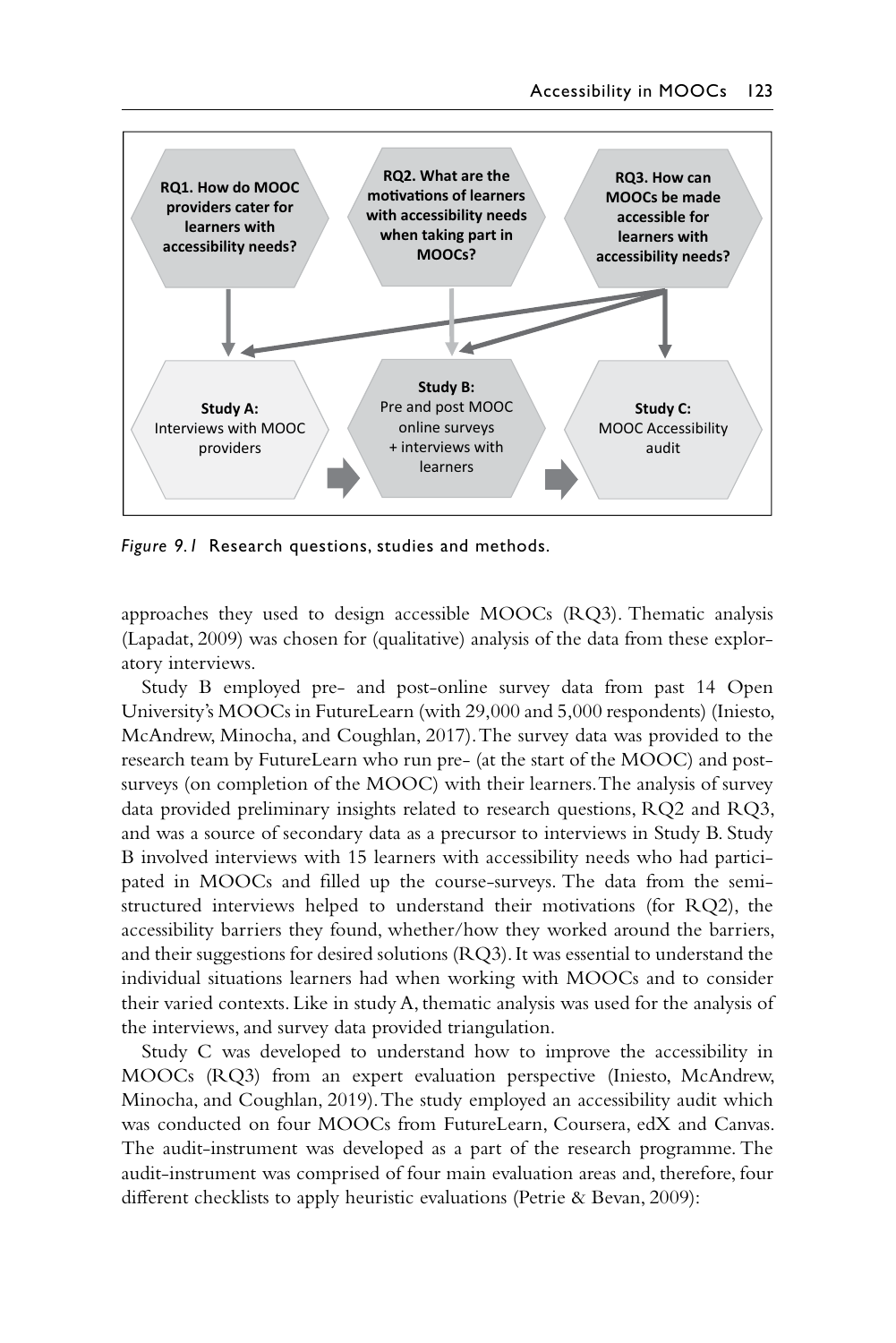- <span id="page-6-0"></span>• Technical accessibility evaluation. Checking of conformance to guidelines through [WCAG \(2018\)](#page-12-0) and the text-based files.
- User experience (UX) evaluation. The evaluation of usability and user experience characteristics of the user interface design and pedagogical design.
- Quality evaluation. Evaluation of MOOC's properties, the quality of the design, platform and support for learners.
- Learning design evaluation. Evaluation of the learning design characteristics within MOOCs using Universal Design for Learning (UDL).

(See [Chapter 15](#page--1-0), [Iniesto & Hillaire, 2022](#page-11-0))

RQ3 was answered through three complementary studies. The findings from user-based studies were reinforced by the results from the audit which revealed further barriers. As a consequence of having different samples when merging research methods, the combination of methods allowed triangulation, to bring together complementary data interpretation and for checking validity ([Creswell &](#page-10-0) [Clark, 2017\)](#page-10-0).

#### **9.4 Main findings across the three studies**

The combination of qualitative studies through interviews with MOOC providers and learners, and the quantitative information provided by the MOOC survey data provided an in-depth and multi-faceted insight into the accessibility needs of MOOC learners. The MOOC accessibility audit helped to identify accessibility barriers and the audit-instrument provides a tool that can be used and iteratively developed further to support the design and evaluation of MOOCs for accessibility.

#### *9.4.1 MOOC providers cater for learners with accessibility needs (RQ1)*

There is an awareness amongst the MOOC providers of learners with accessibility needs participating in MOOCs. However, in the investigations in this research programme, the providers have acknowledged limitations. For example, MOOC providers often do not know who is participating in their MOOCs which leads to a lack of understanding of their learners, and in particular learners with accessibility needs. MOOC providers do not gather accessibility information or requirements from their learners as is typical of other educational environments [\(Porter,](#page-12-0) [2014\)](#page-12-0). Providers are, therefore, missing an opportunity to get more comprehensive feedback from learners to help them better support accessibility over time.

MOOC providers agreed that the technology of the platforms is creating barriers. MOOCs use social media, third-party software and technologies that may not be accessible for all learners. Therefore, MOOC providers prioritise legislation over learners' preferences and needs for MOOC accessibility. These factors have a direct influence in limiting the availability of accessible educational resources as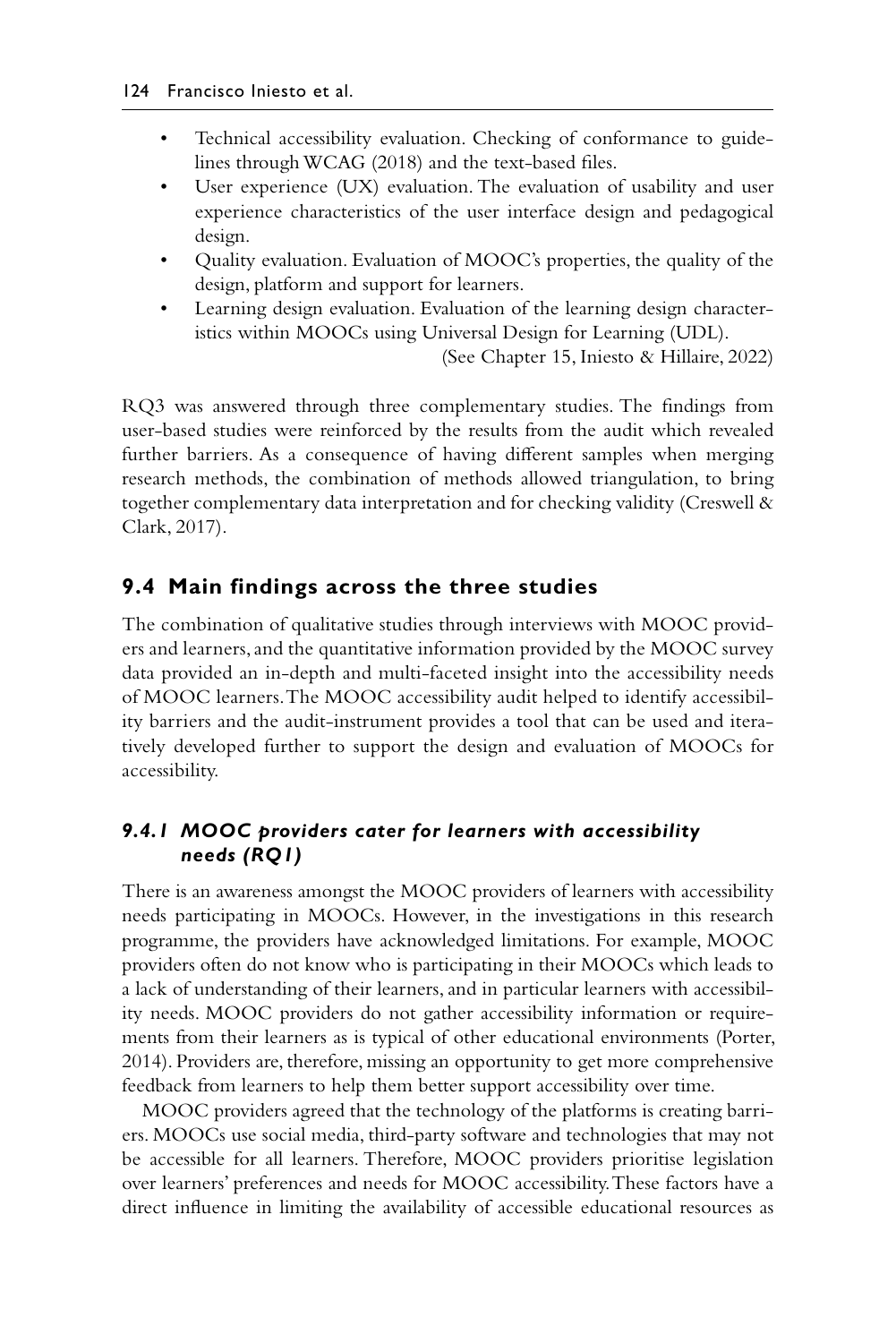<span id="page-7-0"></span>MOOC providers are not designing the educational resources for different target user-groups and are not allowing personalisation of the learner experience as a strategy to overcome accessibility barriers.

#### *9.4.2 The motivations of learners when taking part in MOOCs (RQ2)*

The motivations of learners with accessibility need to participate in MOOCs are broad and depend on factors already identified for MOOC learners ([Ilgaz &](#page-11-0)  [Gulbahar, 2017;](#page-11-0) [Serdyukov & Serdyukova, 2015](#page-12-0)). Learners with accessibility needs reported that they find MOOCs useful for personal development and continuing professional development, and as a route for access to higher education. As MOOC providers, they consider the low cost of MOOCs to be an important factor. But learners reported that some of these motivations are at risk since, low cost and openness are not a priority in the recent business models being adopted by MOOC providers [\(Ruipérez-Valiente, Martin, Reich, & Castro, 2020](#page-12-0)). Finally, MOOCs allow social interaction, which is facilitated by their massiveness and that learners can work from their preferred environment (for example at home with a laptop that includes assistive technologies). This flexibility helps learners in their selfregulated learning experience ([Conde Gafaro, 2022\)](#page-10-0).

#### *9.4.3 Making MOOCs more accessible (RQ3)*

The three studies of the research programme being reported have provided rich data, much of which aligns with other findings on accessibility and UX barriers in reported research on other (non- MOOC) online learning environments ([Acosta](#page-9-0)  [& Luján-Mora, 2016\)](#page-9-0). Those findings linked to technical aspects have also been highlighted by MOOC researchers ([Akgul, 2018](#page-10-0); [Bong & Chen, 2016;](#page-10-0) [Królak](#page-11-0)  [et al., 2017](#page-11-0)). In line with [Straumsheim \(2017\),](#page-12-0) repeated identification of barriers indicates the slow speed in improving accessibility of educational technology and, hence, MOOCs; the same barriers are repeatedly identified, but solutions have not been provided as yet.

The studies within this research have been innovative in terms of identifying quality and pedagogical accessibility barriers, which have not been comprehensively explored in previous research ([Park, Jung, & Reeves, 2015\)](#page-12-0). These barriers can be caused by the way MOOCs are limited to a specific time frame generating barriers for many learners who cannot follow the workload included each week in the courses. As reported, the term open is also creating friction within the stakeholders: often in current MOOCs, the entire educational content is not available from the beginning, or access to it is lost when the course is finished.

Accessibility barriers in MOOCs can be found in several touchpoints of the learner journey, including the registration processes, search pages, information provided before enrolling, in carrying out assignments or the use of discussions. Previous research has developed legislation, frameworks and services to address accessibility in MOOCs [\(Sanchez-Gordon & Luján-Mora, 2017\)](#page-12-0). However,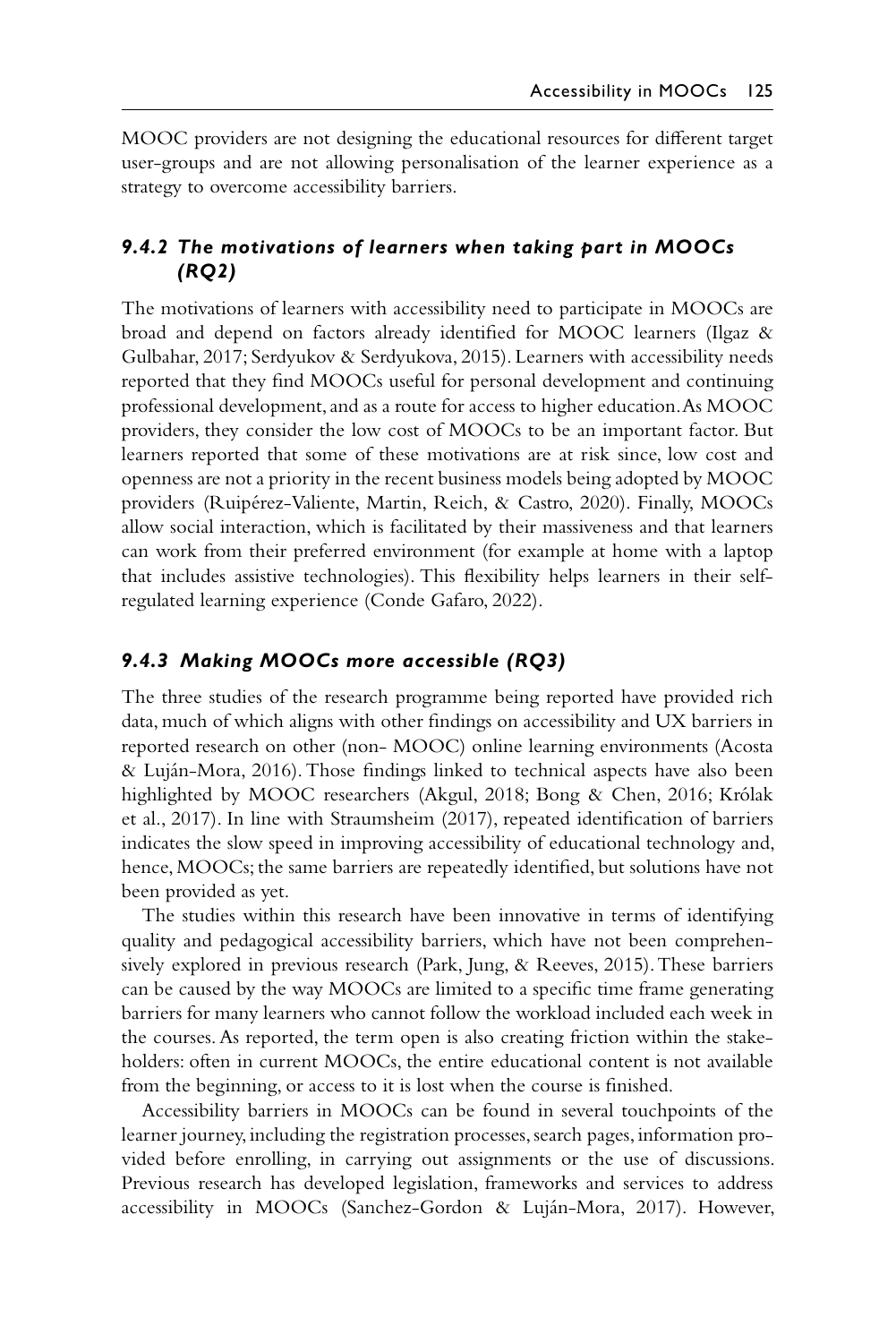<span id="page-8-0"></span>MOOC providers reported a limited ability to address barriers when MOOCs are being run. Learners indicated different ways they had responded to find ways to cope with accessibility barriers; these workarounds though were far from the desired solutions. The massiveness intended of MOOCs further implies a greater predisposition to be available, improvements in the help reporting services need to be in place in advance.

#### **9.5 Discussion and implications for the future**

Chapter 9 aimed to develop an understanding of stakeholders' perspectives from both the producer and learner communities. Those aspects are aligned with the open world learning approach of this book by providing accessible educational resources and platforms to reduce the digital divide. This research reveals openness as an enabler against the new MOOC business models and "technical disruption" such as accessibility are restricting opening up education to a large/massive scale.

[Ferguson et al. \(2018\)](#page-10-0) describe a set of eight priority areas for MOOC development one of which is "wide access" built on accessibility and including those learners who are excluded from education. This research has reinforced the argument that to achieve wide access other priority areas need to be achieved, such as: "develop appropriate pedagogies", "develop effective learning designs", "clarify learner expectations", "develop educator teams" (in accessibility), and "develop new approaches to assessment and accreditation". A holistic approach to increasing accessibility in those areas will help widen access to all learners. In line with the need for having a holistic approach of embracing accessibility in MOOCs discussed in [Rodrigo and Iniesto \(2015\)](#page-12-0), contributions from this research can lead to future research areas. MOOC accessibility research needs to consider technical and pedagogical aspects, and participatory approaches of including both MOOC providers and learners in accessible MOOC design.

Future research with learners may involve focussing on case studies with particular accessibility needs in order to understand those needs in-depth. Such an approach would avoid medical models of clustering learners with accessibility needs and allow a "putting people and processes first" perspective [\(Cooper, Sloan,](#page-10-0) [Kelly, & Lewthwaite, 2012\)](#page-10-0). Possible other sources of data may also be considered such as surveys included in accessibility-related MOOCs and analysis of the activity data of learners participating in MOOCs [\(Cooper, Ferguson, & Wolff, 2016\)](#page-10-0). Another possible research area could be development of guidelines to support audit evaluations during the MOOC design and development processes (for platforms and educational resources) rather than post-implementation of MOOCs. These guidelines could be integrated in the process model for MOOC design. To help achieve such guidelines which are (and should be) iteratively developed to meet learner needs, participatory research methods of involving learners in the design processes should be considered [\(Toetenel & Bryan, 2015\)](#page-12-0).

As [Ferguson, Sharples, and Beale \(2015\)](#page-10-0) suggest, MOOCs need to evolve to meet societal needs building on advances in technology, and so future research should continue developing accessibility profiling standards and their practical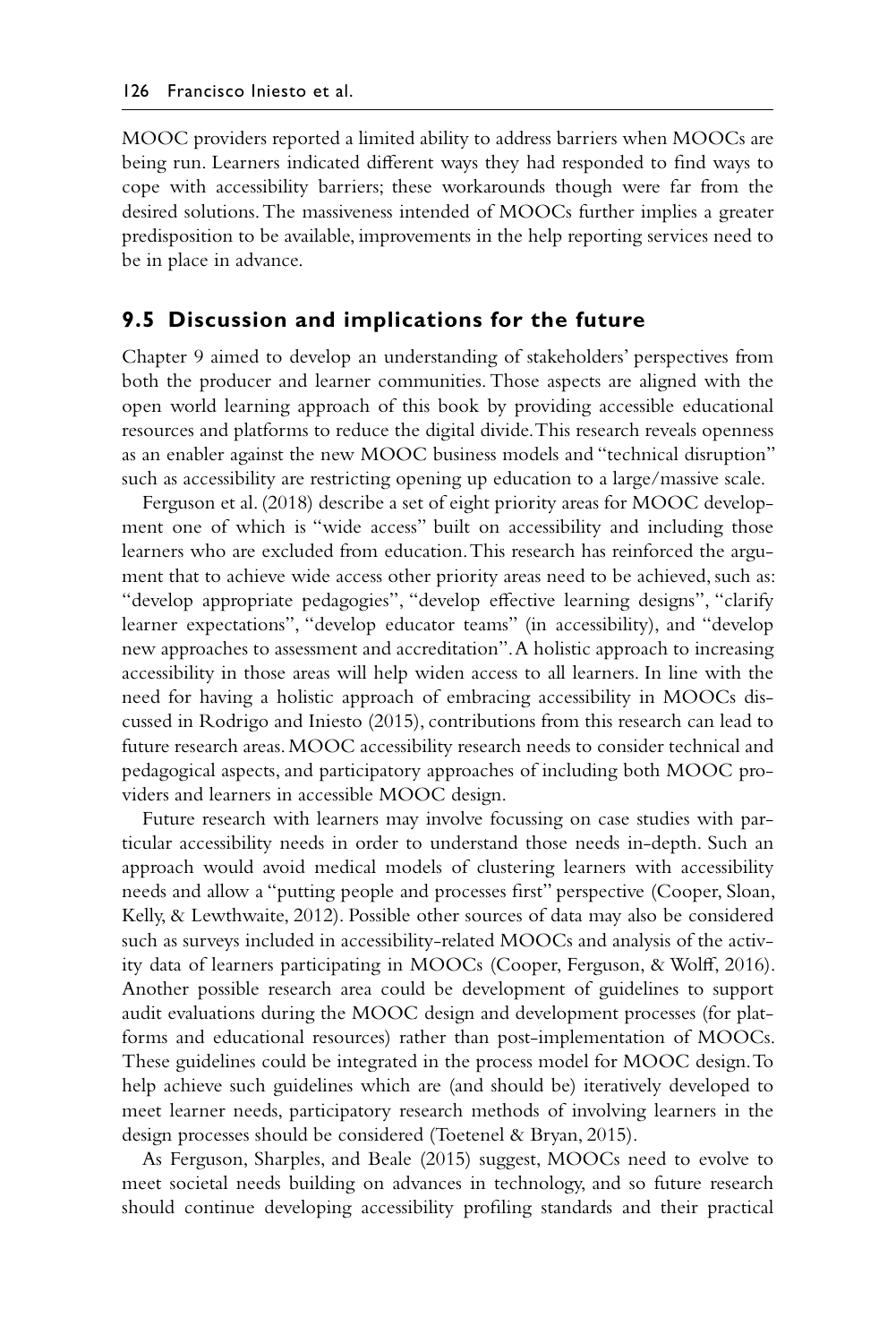<span id="page-9-0"></span>applications in open education ([Navarrete & Luján-Mora, 2018\)](#page-11-0). As well as continuously gathering feedback from learners, the requirements of learners evolve and, also, with the technological changes, there will be accessibility barriers which the learners may not have encountered before. Obtaining feedback from learners enables MOOC providers to adapt the platform designs and educational resources to meet the accessibility requirements of learners. Further research could also consider the role of learning analytics in addressing accessibility of MOOCs [\(Cooper,](#page-10-0)  [Ferguson, & Wolff, 2016\)](#page-10-0) and aspects such as how learner-emotions affect learning [\(Hillaire, Iniesto, & Rienties, 2019](#page-11-0)).

While universal design encourages active consideration of learners with accessibility needs [\(Iniesto & Hillaire, 2022](#page-11-0)), an extended approach should focus on designing for diversity. Learners have diverse needs, and, in practice, an approach that addresses diversity leads to a model of alternative solutions around a core learning design. This preferred design approach for diversity is also referred to as inclusive design; it seeks to augment a central design by adding in a consideration of particular learner groups so that they are included, potentially through alternative design solutions rather than one design solution [\(Clarkson et al., 2013\)](#page-10-0). Inclusive learning design aims to avoid the trap of looking at the technology that is needed for implementation but instead considers learning design in terms of learning goals, a model of pedagogy, and pattern of interactions of those involved [\(Toetenel & Bryan, 2015](#page-12-0)). This approach is aligned to that implemented at The Open University in its aims to "strike the right balance between digital augmentation and the human element in providing accessible services" [\(McAndrew, Farrow, & Cooper, 2012,](#page-11-0) p. 16).

#### *9.5.1 Implications for practice*

While Chapter 9 has shown that there are inherent challenges in accessible MOOC production, they are integral to any online learning course production in an agile development methodology. As a general approach, online course providers should seek a better understanding of their learners and their needs. The interests of learners with accessibility needs are varied and findings from previous research have not focused on accessibility. Any online course development processes need to be reviewed from the early design stages to produce accessible content, and the focus should change from meeting legislative requirements to actually meeting learners' needs. Therefore, to make online courses more accessible, it is necessary to put in place processes to identify accessibility barriers, to strengthen mechanisms that involve the participation of learners in course design, and to facilitate agile response in addressing barriers.

#### **References**

Acosta, T., & Luján-Mora, S. (2016). *[Comparison from the levels of accessibility on LMS platforms](#page-2-0) that supports the online learning system*[. In L. Gómez Chova, A. López Martínez & I. Candel](#page-2-0)  Torres (Eds.), *[8th annual international conference on education and new learning technologies](#page-2-0)*. [IATED Academy.](#page-2-0)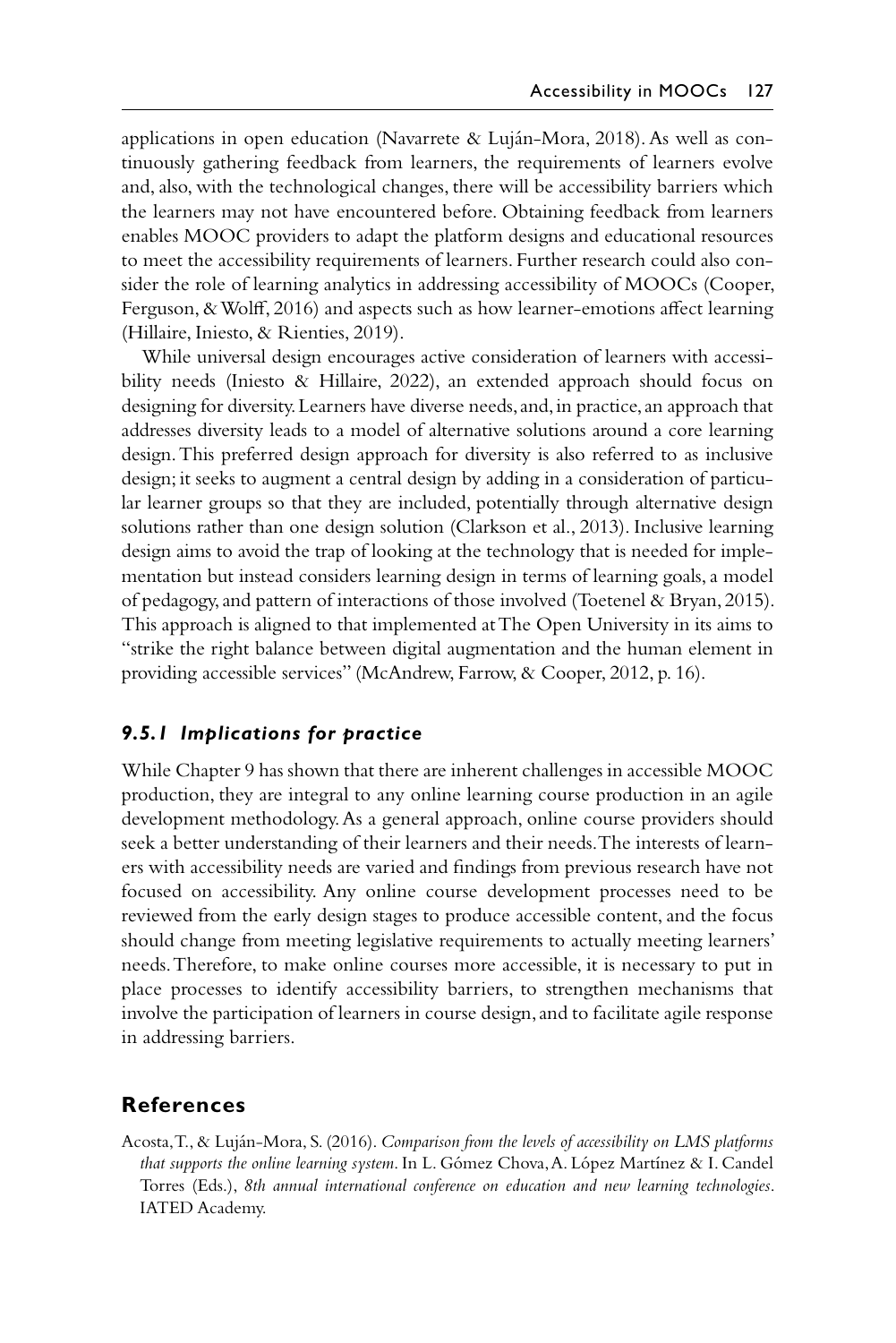- <span id="page-10-0"></span>[Akgul, Y. \(2018\). Web accessibility of MOOCs for elderly students: the case of Turkey.](#page-3-0) *Journal [of Life Economics](#page-3-0)*, *5*(4), 141–150.
- [Bong, W. K., & Chen, W. \(2016\). How accessible are MOOCs to the elderly? In](#page-3-0) *International [conference on computers helping people with special needs](#page-3-0)* (pp. 437–444). *Subseries Lecture [Notes in Artificial Intelligence and Lecture Notes in Bioinformatics\)](#page-3-0)*, *8547 LNCS*(Part 1), [145–152.](#page-3-0)
- [Butcher, J., & Rose-Adams, J. \(2015\). Part-time learners in open and distance learning:](#page-2-0) [Revisiting the critical importance of choice, flexibility and employability.](#page-2-0) *Open Learning: [The Journal of Open, Distance and e-Learning](#page-2-0)*, *30*(2), 127–137.
- [Chua, S. M. \(2022\). Discourse practices in MOOC discussions: a corpus linguistic approach.](#page-1-0) [In B. Rienties, R. Hampel, E. Scanlon, & D. Whitelock \(Eds.\),](#page-1-0) *Open World Learning: [Research, Innovation and the Challenges of High-Quality Education](#page-1-0)* (pp. 76–88). London: [Routledge.](#page-1-0)
- [Clarkson, P. J., Coleman, R., Keates, S., & Lebbon, C. \(2013\).](#page-9-0) *Inclusive design: design for the whole population*[. Springer Science & Business Media.](#page-9-0)
- [Conde Gafaro, B. \(2022\). First steps towards self-regulated learning: setting goals in MOOCs.](#page-1-0) [In B. Rienties, R. Hampel, E. Scanlon, & D. Whitelock \(Eds.\),](#page-1-0) *Open world learning: research, [Innovation and the Challenges of High-Quality Education](#page-1-0)* (pp. 63–75). London: Routledge.
- [Cooper, M., Ferguson, R., & Wolff, A. \(2016\). What can analytics contribute to accessibility](#page-8-0) [in e-learning systems and to disabled students' learning? In S. Gasevic & G. Lynch \(Eds.\),](#page-8-0) *[Proceedings of the sixth international conference on learning analytics & knowledge](#page-8-0)* (pp. 99–103). [Association for Computing Machinery.](#page-8-0)
- [Cooper, M., Sloan, D., Kelly, B., & Lewthwaite, S. \(2012\). A challenge to web accessibility](#page-8-0) [metrics and guidelines: Putting people and processes first. In](#page-8-0) *W4A 2012: 9th international [cross-disciplinary conference on web accessibility](#page-8-0)*, Lyon, France.
- Creswell, J. W., & Clark, V. L. P. (2017). *[Designing and conducting mixed methods research](#page-6-0)*. [Thousand Oaks, CA: Sage publications.](#page-6-0)
- [Department of Education.](#page-2-0) (2017). *Inclusive teaching and learning in higher education*. *Access to higher education and Higher education participation* (Independent Report). UK Goverment. [https://www.gov.uk/government/publications/inclusive-teaching-and-learning](https://www.gov.uk)[in-higher-education](https://www.gov.uk)
- [EADTU](#page-2-0). (2014). *Porto Declaration on European MOOCs*. EADTU. [https://home.eadtu.eu/](https://home.eadtu.eu) [news/90-porto-declaration-on-european-moocs-available-online](https://home.eadtu.eu)
- [Evans, B. J., Baker, R. B., & Dee, T. S. \(2016\). Persistence patterns in massive open online](#page-4-0) courses (MOOCs). *[The Journal of Higher Education](#page-4-0)*, *87*(2), 206–242.
- [Farrow, R. \(2016\). A framework for the ethics of open education.](#page-4-0) *Open Praxis*, *8*(2), [93–109.](#page-4-0)
- [Ferguson, R., Herodotou, C., Coughlan, T., Scanlon, E., & Sharples, M. \(2018\). MOOC](#page-8-0) development: Priority areas. In *[Enhancing learning and teaching with technology what the](#page-8-0) research says*[. London: UCL IOE Press.](#page-8-0)
- [Ferguson, R., Sharples, M., & Beale, R. \(2015\). MOOCs 2030: a future for massive open](#page-8-0) online learning. In *[MOOCs and open education around the world](#page-8-0)* (pp. 315–326). London and [New York: Routledge.](#page-8-0)
- [Gasevic, D., Kovanovic, V., Joksimovic, S., & Siemens, G. \(2014\). Where is research on massive](#page-4-0) [open online courses headed? A data analysis of the MOOC research initiative.](#page-4-0) *The [International Review of Research in Open and Distributed Learning](#page-4-0)*, *15*(5), 134-176.
- Guo, P. J., & Reinecke, K. (2014). *[Demographic differences in how students navigate through](#page-3-0) MOOCs*. In M. Sahami & A. Fox (Eds.), *[Proceedings of the first ACM conference on Learning@](#page-3-0) scale conference* [\(pp. 21–30\). Association for Computing Machinery](#page-3-0)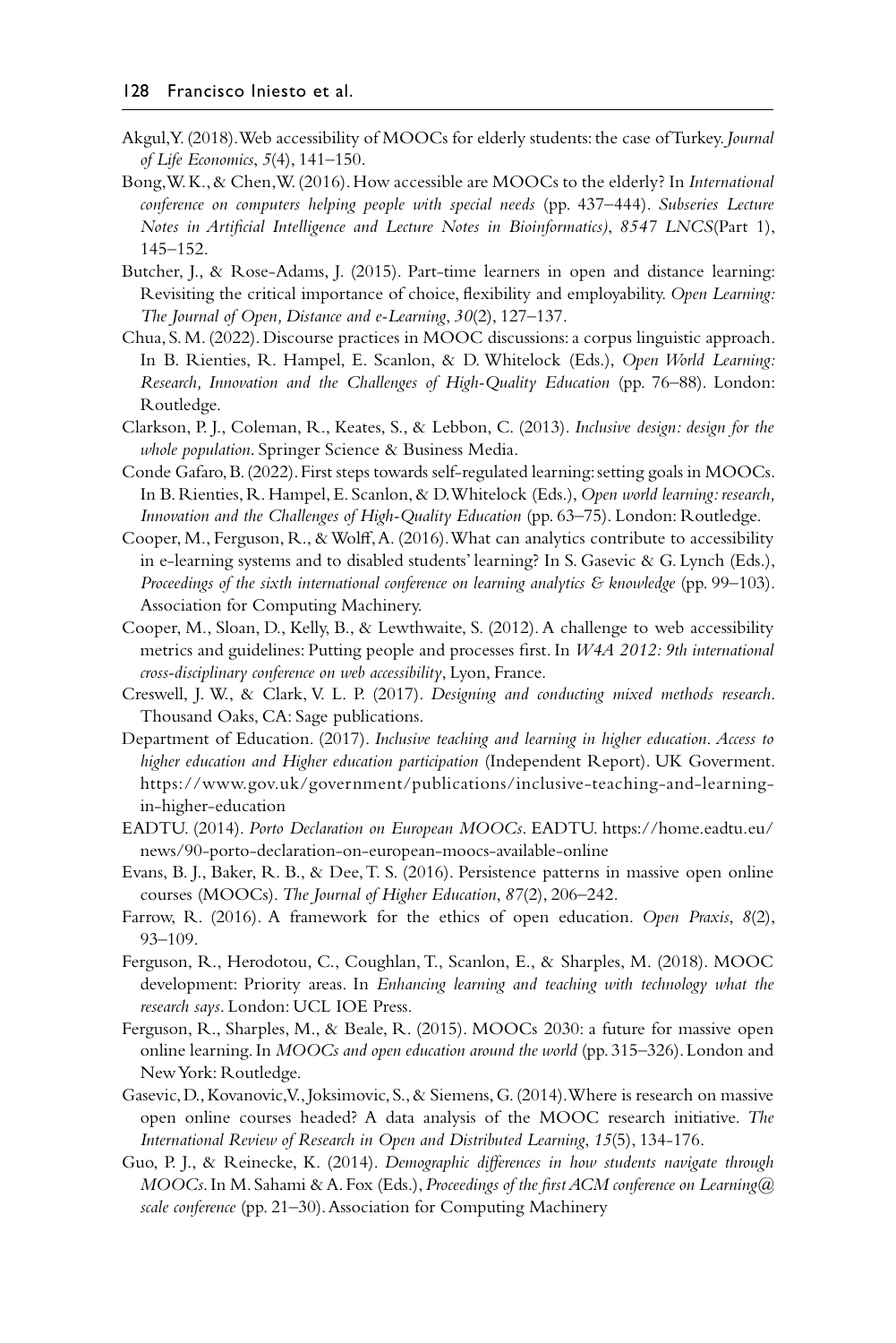- <span id="page-11-0"></span>[Hillaire, G., Iniesto, F., & Rienties, B. \(2019\). Humanising text-to-speech through emotional](#page-9-0)  expression in online courses. *[Journal of Interactive Media in Education](#page-9-0)*, 1, 12.
- [Ilgaz, H., & Gulbahar, Y. \(2017\). Why do learners choose online learning: the learners' voices.](#page-3-0) [International Association for Development of the Information Society \(IADIS\) International](#page-3-0) Conference on E-Learning. *[International Association for Development of the Information Society](#page-3-0)*.
- [Iniesto, F.](#page-2-0) (2020). *An investigation into the accessibility of massive open online courses (MOOCs)* (Doctoral dissertation, The Open University). [http://oro.open.ac.uk/70010/](http://oro.open.ac.uk)
- [Iniesto, F., & Hillaire, G. \(2022\). UDL and its implications in MOOC accessibility evaluation.](#page-6-0) [In B. Rienties, R. Hampel, E. Scanlon, & D. Whitelock \(Eds.\),](#page-6-0) *Open world learning: research, [innovation and the challenges of high-quality education](#page-6-0)* (pp. 208–224). London: Routledge.
- [Iniesto, F., McAndrew, P., Minocha, S., & Coughlan, T. \(2016\). Accessibility of MOOCs: under](#page-4-0)standing the provider perspective. *[Journal of Interactive Media in Education](#page-4-0)*, *2016*(1), 1-10.
- [Iniesto, F., McAndrew, P., Minocha, S., & Coughlan, T. \(2017\). What are the expectations of](#page-5-0) [disabled learners when participating in a MOOC? In C. Urrea, J. Reich & C. Thille](#page-5-0)  (Eds.), *[Proceedings of the fourth \(2017\) ACM conference on learning@ Scale](#page-5-0)* (pp. 225–228). [Association for Computing Machinery.](#page-5-0)
- [Iniesto, F., McAndrew, P., Minocha, S., & Coughlan, T. \(2019\). Auditing the accessibility of](#page-5-0) MOOCs: a four-component approach. In *[European conference on technology enhanced learn](#page-5-0)ing* [\(pp. 650–654\). Cham: Springer.](#page-5-0)
- [Jaschik, S.](#page-1-0) (2016). *University may remove online content to avoid disability law*. [https://www.](https://www.insidehighered.com) [insidehighered.com/news/2016/09/20/berkeley-may-remove-free-online-content](https://www.insidehighered.com)[rather-complying-disability-law](https://www.insidehighered.com)
- Joksimović, S., Poquet, O., Kovanović[, V., Dowell, N., Mills, C., Gaševic](#page-4-0)́, D., Dawson, S., [Graesser, A. C., & Brooks, C. \(2018\). How do we model learning at scale? A systematic](#page-4-0)  [review of research on MOOCs.](#page-4-0) *Review of Educational Research*, *88*(1), 43–86.
- [Królak, A., Chen, W., Sanderson, N. C., & Kessel, S. \(2017\). The accessibility of MOOCs for](#page-3-0)  [blind learners. In A. Hurst & L. Findlater \(Eds.\),](#page-3-0) *Proceedings of the 19th international ACM [SIGACCESS conference on computers and accessibility](#page-3-0)* (pp. 401–402). Association for [Computing Machinery.](#page-3-0)
- [Lapadat, J. \(2009\). Thematic Analysis. In A. J. Mills, G. Durepos, & E. Wiebe \(Eds.\),](#page-5-0) *Encyclopedia [of case study research: L-Z; index](#page-5-0)* (Vol. 1). London: Sage.
- [Liu, M., Kang, J., & McKelroy, E. \(2015\). Examining learners' perspective of taking a MOOC:](#page-3-0)  [reasons, excitement, and perception of usefulness.](#page-3-0) *Educational Media International*, 52(2), [129–146.](#page-3-0)
- [Liyanagunawardena, T. R., Adams, A. A., & Williams, S. A. \(2013\). MOOCs: A systematic](#page-4-0) [study of the published literature 2008–2012.](#page-4-0) *The International Review of Research in Open [and Distributed Learning](#page-4-0)*, *14*(3), 202–227.
- [Liyanagunawardena, T. R., Parslow, P., & Williams, S. A. \(2017\). Exploring 'success' in](#page-3-0) [MOOCs. In R. Bennett & M. Kent \(Eds.\),](#page-3-0) *Massive Open Online Courses and Higher [Education: What Went Right, What Went Wrong and Where to Next?](#page-3-0)* (pp 92–109). London and [New York: Routledge.](#page-3-0)
- [McAndrew, P., Farrow, R., & Cooper, M. \(2012\). Adapting online learning resources for all:](#page-9-0) [Planning for professionalism in accessibility.](#page-9-0) *Research in Learning Technology*, *20*, 345–361.
- [Navarrete, R., & Luján-Mora, S. \(2018\). Bridging the accessibility gap in Open Educational](#page-9-0) Resources. *[Universal Access in the Information Society](#page-9-0)*, *17*(4), 755–774.
- [Papathoma, T., Ferguson, R., Iniesto, F., Rets, I., Vogiatzis, D., & Murphy, V. \(2020\). Guidance](#page-2-0) [on how Learning at Scale can be made more accessible. In D. Joyner, R. Kizilcec &](#page-2-0)  S. Singer (Eds.), *[Proceedings of the seventh ACM conference on learning@ Scale](#page-2-0)* (pp. 289–292). [Association for Computing Machinery.](#page-2-0)